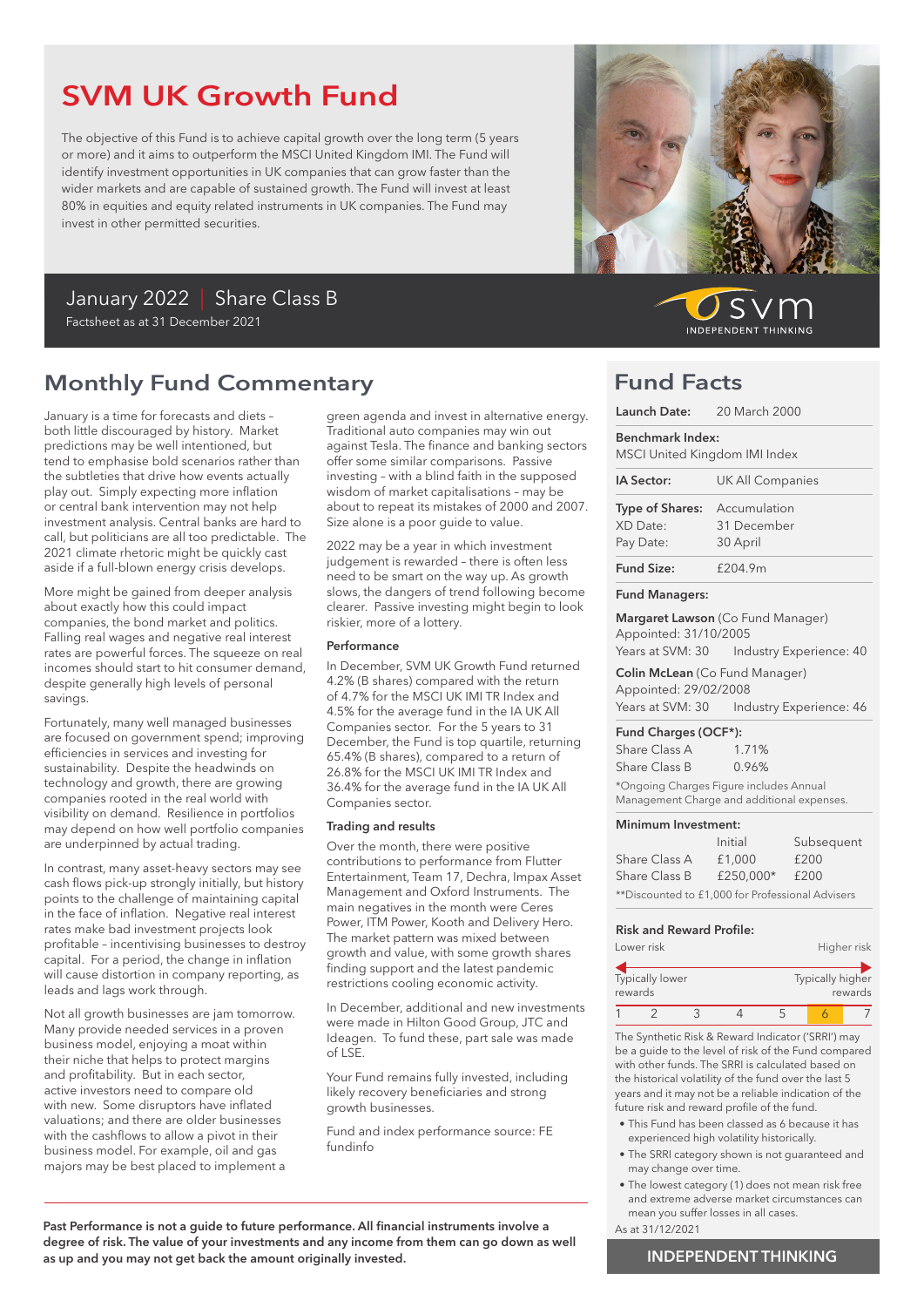### Portfolio Analysis

### **Strategies**

The SVM UK Growth fund aims to identify best in class companies that can grow faster than the wider market over the medium term. Portfolio businesses are drawn from those that are dominant in their sector, usurpers that will come to own their space and hero franchises utilising fast growing channels. We aim to

identify those opportunities earlier than our peers, not at the pioneering stage but when the model is accelerating.

This leads to a flexible diversified portfolio blending a core of sustainable growth stocks, tactical mid-term cyclical holdings and innovative business models focussing on future trends.

| Industrials  | 34.3% |
|--------------|-------|
| Keystone Law | 3.9   |
| Ceres Power  | 3.1   |
| Experian     | 2.7   |
| Diploma      | 2.5   |
| Wizz Air     | 2.3   |
|              |       |

| <b>Financials</b>      | 10.9% |
|------------------------|-------|
| Intermediate Capital   | 2.6   |
| <b>JTC</b>             | 2.0   |
| Impax Asset Management | 2.0   |
| Molten Ventures        | 1.3   |
| Beazley                |       |

| <b>Health Care</b>     | 7.1% |
|------------------------|------|
| Dechra Pharmaceuticals | 4.1  |
| Kooth                  | 1.1  |
| Genus                  | 0.6  |
| Instem                 | 0.5  |
| Indivior               | 0.5  |
|                        |      |

| Utilities | $0.0\%$ | Energy | 0.0% |
|-----------|---------|--------|------|
|           |         |        |      |

| <b>Consumer Discretionary</b> | 17.6% |
|-------------------------------|-------|
| JD Sports Fashion             | 3.7   |
| Entain                        | 3.0   |
| <b>Flutter Entertainment</b>  | 1.9   |
| Games Workshop                | 1.7   |
| <b>AB Dynamics</b>            | 14    |

| <b>Communication Services</b> | 7.4% |
|-------------------------------|------|
| Gamma Communications          | 2.7  |
| Future                        | 1.9  |
| Team17                        | 1.5  |
| Dianomi                       | 1.0  |
| 4imprint Group                |      |

| <b>Materials</b>    | 6.4%           |
|---------------------|----------------|
| Croda               | 4.3            |
| <b>CRH</b>          | 1 <sub>1</sub> |
| Smurfit Kappa Group | 1.0            |

| <b>Information Technology</b> | 15.6% |
|-------------------------------|-------|
| Kainos                        | 3.4   |
| Oxford Instruments            | 1.5   |
| <b>AVEVA</b>                  | 1.5   |
| Softcat                       | 1.3   |
| Kape Technologies             | 1.1   |

| <b>Real Estate</b>    | 7.1% |
|-----------------------|------|
| Segro                 | 2.2  |
| Unite Group           | 2.0  |
| Watkin Jones          | 1.6  |
| Londonmetric Property | 1.2  |
| Industrials REIT      |      |

| <b>Consumer Staples</b>  | $4.0\%$ |
|--------------------------|---------|
| Cranswick                | 2.1     |
| Hilton Food Group        | 14      |
| <b>Revolution Beauty</b> | 03      |
| Kerry Group              | በ 2     |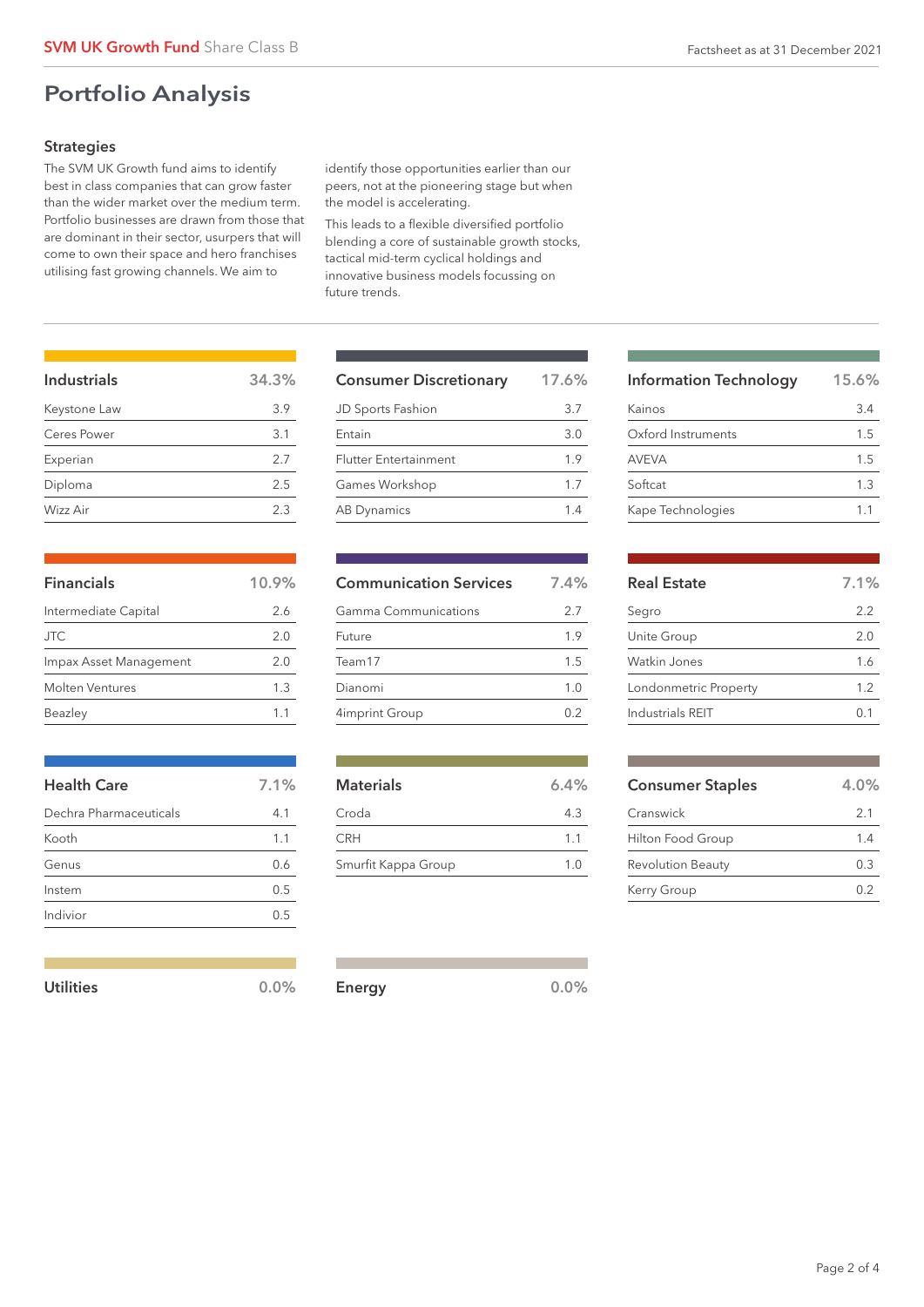### Portfolio Structure

As an unconstrained fund we invest in our highest conviction ideas irrespective of market capitalisation, though there will be an emphasis on large cap holdings, or sector. As a consequence The SVM UK Growth Fund portfolio will vary considerably from the benchmark index and from other funds that are in the same IA sector.

### Top 10 Long Holdings (Gross %)



| <b>Size Analysis</b>     | (Gross %) |
|--------------------------|-----------|
| $\blacksquare$ Large Cap | 45.8      |
| Med/Mid 250              | 44.5      |
| Small/Small Cap          | 20.1      |







### This Month's Featured Stock

### JTC Group

JTC is an independent provider of fund and private wealth services, providing accounting and administration in the UK, Europe, South Africa, Asia and USA. The group has grown organically and by acquisition; it has grown revenues and been profitable every year since its formation in 1987. 20% of issued share capital is held by employees and this shared ownership is a key part of its culture. The business is strongly cash generative, with high levels of cash conversion on revenues.

The fund administration industry offers structural growth potential, and JTC appears well positioned within this. The investment industry continues to shift to an outsourcing model, driven by increasing complexity and compliance costs. As JTC rebalances from private wealth and corporate services towards an increasing proportion of funds administration, its business mix is likely to become more attractive to investors and industry consolidators.

A significant US acquisition, SALI, in October 2021 offers JTC greater US presence and could accelerate growth. SALI currently outsources fund accounting for its fund administration clients and JTC should be able to bring some of that in-house. It was JTC's fifth acquisition in the year.

JTC's employee ownership model helps in a people-based business; it enjoys below average employee turnover. No single client accounts for more than 5% of revenue and revenue streams appear well diversified. The company has medium term guidance of 8% to 10% net organic revenue growth. There is potential for technology to drive cost efficiencies, adding to the contribution from acquisitions. JTC is now capitalised at over £1bn and is gaining market opportunity with its growth and scale and increasing technology capability and broader geographical reach.